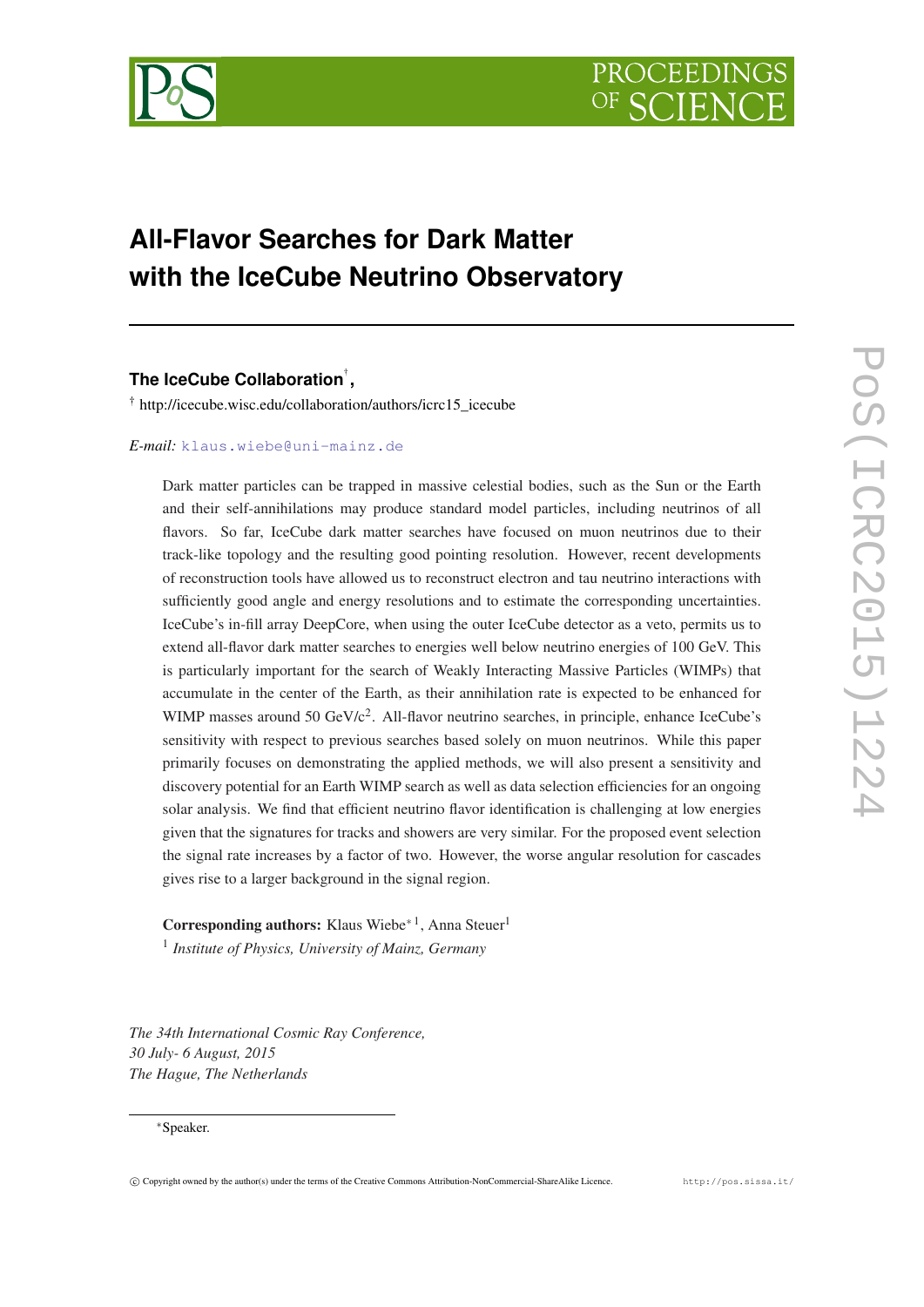# 1. Introduction

The IceCube Neutrino Observatory, located at the geographic South Pole, consists of the IceCube neutrino telescope and the IceTop air shower array [\[1\]](#page-7-0). In the ice, a volume of one cubic kilometer is instrumented with 5160 digital optical modules (DOMs), deployed at depths between 1450 m and 2450 m. The denser low energy infill, DeepCore, considerably improves neutrino detection with energies below 100 GeV due to the higher sensor granularity and the veto capacity of the surrounding IceCube strings.

IceCube can detect all flavors of active neutrinos through Cherenkov light emission from secondary particles created when a neutrino interacts in the ice. The primary background in the search for neutrinos originates from cosmic ray hadronic air showers produced in the Earth's upper atmosphere. The decay of pions, kaons (and charmed mesons) results in a continuous stream of neutrinos and penetrating muons. High energy muons are capable of traveling long distances through matter before they eventually decay, resulting in a downgoing muon flux at the IceCube detector. In contrast to earlier solar analyses we do not restrict ourselves to periods where the Sun is below the horizon and the Earth forms a shield against cosmic ray muons. Instead we take advantage of IceCube's veto capabilities, which limits the accessible WIMP mass range below 1 TeV/ $c^2$ .

Muon neutrinos with extended track-like topologies are relatively easy to reconstruct with degree pointing precision. The reconstruction of electron and tau neutrino interactions, leaving cascade-like signatures in the detector, is more challenging. Due to this better angular resolution, Earth WIMP searches [\[2](#page-7-0)] as well as solar WIMP searches [\[3\]](#page-7-0) with IceCube have until now aimed at extracting solely  $v_{\mu}$  events from the dataset. However, all-neutrino searches have become more important recently. The reasons are obvious [[4](#page-7-0)]: the measured flux is enhanced, the neutrino energies may be determined to a better precision, backgrounds from atmospheric  $v_e$  and  $v_\tau$  are smaller and cosmic ray muons tend to be rejected better by requiring that the events have a cascadelike signature.

This paper discusses a study of IceCube's sensitivity to WIMP annihilations in the centers of the Earth and Sun with an analysis that is sensitive to all flavors of neutrinos. The methods presented in sections 3 and 4 have been developed for application on one year of 86-string configuration IceCube data from the 2011 season. Note that while both Earth and Sun may trap WIMPs, only the Sun is expected to be in an equilibrium making the annihilation rate directly proportional to the WIMP-Nucleon scattering cross section. The lower mass of the Earth prohibits this equilibrium in most cases. Similar to the moderation process in nuclear reactors, WIMPs are most efficiently slowed down if their energy is in the mass range of their nuclear scattering partners. As iron is very abundant in the Earth's core,  $50 \text{ GeV}/c^2$  mass WIMPs are most easily captured, thereby enhancing the annihilation rate. For the simulation of a WIMP-induced neutrino signal we use the *WimpSIM* package [[5](#page-7-0)], which takes care of neutrino generation, propagation and oscillations.

#### 2. Low Energy Cascade Reconstruction

Unlike the extended tracks caused by muons from charged-current (CC)  $v_u$  events,  $v_e$  and  $v_\tau$ leave an almost spherical pattern of hit DOMs in the detector. The  $e^{\pm}$  produced in CC  $v_e$  interactions are subject to successive bremsstrahlung energy losses and lead to electromagnetic cascades.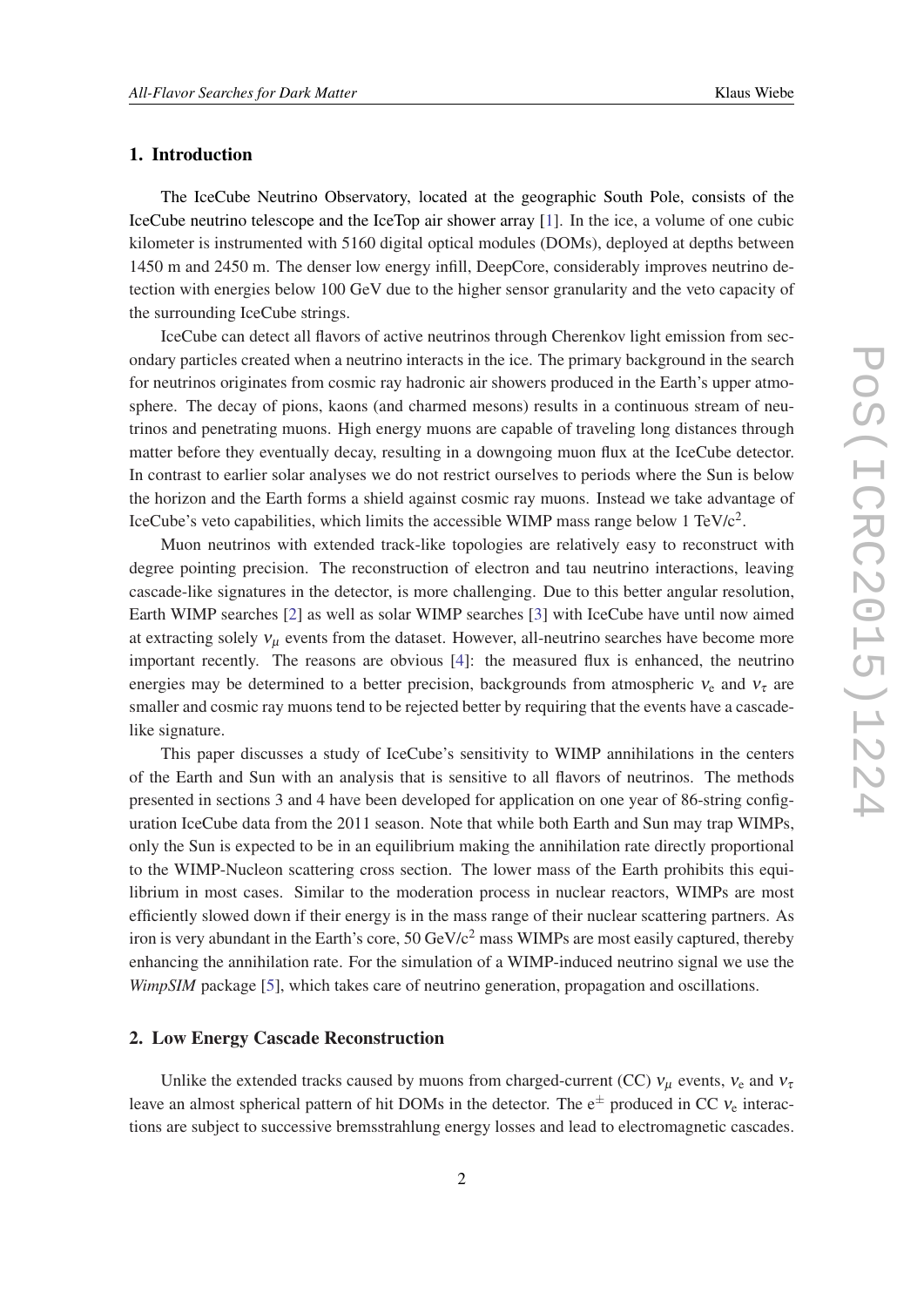$v_{\tau}$  interactions and  $\tau$  decays predominantly produce hadronic cascades, as do neutral-current interactions from all neutrino flavors. While the energy reconstruction benefits from the confined event signature, a good directional reconstruction of the spherically shaped cascade events demands significant computing resources and also an excellent description of the ice properties [\[6\]](#page-7-0). Energy *E*, position and orientation are estimated [\[7\]](#page-7-0) by minimizing the negative log-likelihood  $-\ln L = \sum_i k_i \ln(E\Lambda_i + \rho_i) - (E\Lambda_i - \rho_i) - \ln k_i!$ , where  $\rho_i$  is the expected number of noise photons. The number of photons per unit energy for an assumed orientation and vertex Λ*<sup>i</sup>* incorporates detailed information on the position dependent absorption and scattering of photons in the ice. This information is available in the form of spline-fitted [\[8\]](#page-7-0) tables obtained from a photon-tracking simulation using a ray tracing algorithm modeling scattering and absorption. When iterating the minimization chain (in this analysis 32 times) and optimizing minimization parameters, the resulting angular resolutions are similar to the ones seeded by the true direction and vertex.

The energy dependent median spatial angle resolution is shown in Fig. 1. The analyses presented in the following sections focus on rather low energies where the discussed methods are competitive, but an efficient particle identification of cascades and tracks is not possible. Therefore all flavors – including muon (see Fig. 1, solid orange line) – are first reconstructed with a cascade event hypothesis.

Individual event resolutions may vary from the average resolution (see Fig. 1) dependent on the event's exact topology and the amount of light deposited in the detector volume. Since event-based resolutions allow for a reconstruction quality based event weighting, a



Figure 1: Angular resolution of the cascade reconstruction algorithm versus the energy of neutrinos. The resolution improves with energy for cascade signatures. For comparison, the dashed orange line shows the resolution potential for tracks reconstructed by an algorithm using the correct track hypothesis.

resolution estimator, based on the Cramer-Rao upper bound on the variance, was coded. Assuming a set of parameters  $\vec{\theta} = (x_0, y_0, z_0, \theta, \phi)$ , the vertex and directional angles, we formulate a Poissonian likelihood<sup>1</sup>

$$
L(\vec{\theta}) = \prod_{i=1}^{\text{4fitIDOMs}} \left( \prod_{j=1}^{\text{nbins}(i)} \frac{\mu_h(\vec{\theta}, i, j)^{n(i,j)}}{n(i,j)!} \cdot \exp\left(-\mu_h(\vec{\theta}, i, j)\right) \right) \cdot \prod_{k=1}^{\text{4nonhitIDOMs}} \exp\left(-\mu_{nh}(\vec{\theta}, k)\right) (2.1)
$$

with  $\mu_h$  being the expected number of photons in module *i* for time bin *j* ( $\mu_{nh}$  for a non-hit module *k* respectively) and *n* the actually measured number of photons.

In order to obtain resolution expectations for individual cascades, one can either scan the likelihood around its minimum or take advantage of the Cramer-Rao bound. Under certain conditions,

<sup>&</sup>lt;sup>1</sup>Similar to the likelihood formulated in the beginning of the section, but without explicit energy formulation and neglecting noise.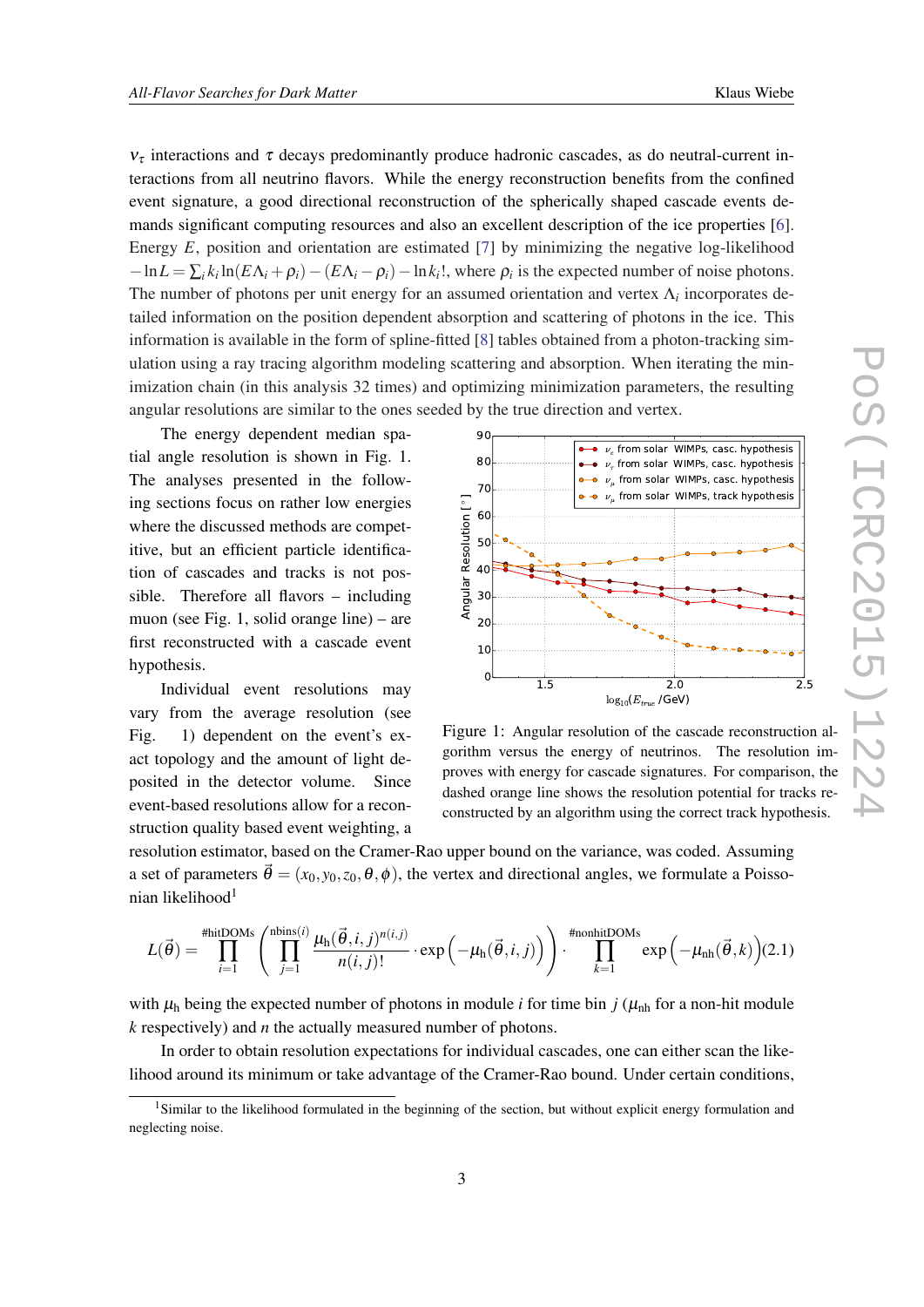the latter provides the relation  $(cov^{-1})_{lm} = F_{lm} = -\left\langle \frac{\partial^2 \log L(\vec{\theta})}{\partial \theta_l \partial \theta_m} \right\rangle$ ∂ θ*l*∂ θ*m*  $\rangle$ , where *F* is the Fisher Information matrix, the inverse of the covariance matrix. Applying the second derivative and exploiting  $\langle n(i, j) \rangle = \mu_h(\vec{\theta}, i, j)$  we obtain:

$$
F_{lm} = \sum_{i=1}^{\text{HhitDOMs nbins}(i)} \sum_{j=1}^{\text{hins}(i)} \frac{1}{\mu_h(\vec{\theta}, i, j)} \frac{\partial \mu_h(\vec{\theta}, i, j)}{\partial \theta_l} \frac{\partial \mu_h(\vec{\theta}, i, j)}{\partial \theta_m} + \sum_{k=1}^{\text{HnonhitDOMs}} \frac{\partial^2 \mu_{nh}(\vec{\theta}, k)}{\partial \theta_l \partial \theta_m} \quad . \tag{2.2}
$$

The expected value for the number of registered photons for DOM *i* and time bin *j*,  $\mu_h(\vec{\theta}, i, j)$ , is obtained from the spline fitted tables discussed above. In order to accelerate the algorithm, optical modules not hit and the actual amount of detected photons as well as their timing information are currently ignored. Standard deviations calculated from the diagonal entries of the covariance matrix correlate well with the actual resolutions. The estimate on the spatial  $\sqrt{\sigma_{\theta}^2 + (\sigma_{\varphi} \cdot \sin \theta_{\text{reco}})^2}$ , where  $\sigma_{\theta/\varphi}$  are resolution is approximated by  $\sigma_{spatial}$  = the zenith and azimuth uncertainties and



Figure 2: Cascade Resolution Estimator: a successful quantitative modeling of the actually achieved resolution.

 $\theta_{\text{reco}}$  is the reconstructed zenith angle. Figure 2 shows the relation between the median resolution taken from the difference of reconstructed and true event direction and the estimate.

# 3. Search for dark matter annihilation in the center of the Earth

As a test case, we restrict ourselves in this study to 50  $GeV/c^2$  WIMPs. This has the advantage that we can make use of the enhanced cross section. The disadvantage is that neutrinos from the annihilation are very low in energy and thus are at the threshold of detection. The most energetic neutrinos at these energies stem from the annihilation in tau pairs and for this reason we concentrate first on this channel. In order to extract this signal from the dataset, an event selection favoring potentially well reconstructed, low energetic neutrino events mainly from the northern hemisphere was developed. For example, the reconstructed energy was required to



Figure 3: Rates of signal (arbitrarily scaled for comparison), background MC and data versus selection levels. The lower subplot shows the ratio of data over the sum of the background MC rates and its statistical uncertainty. The arrow indicates an outlier not visible at the scale chosen.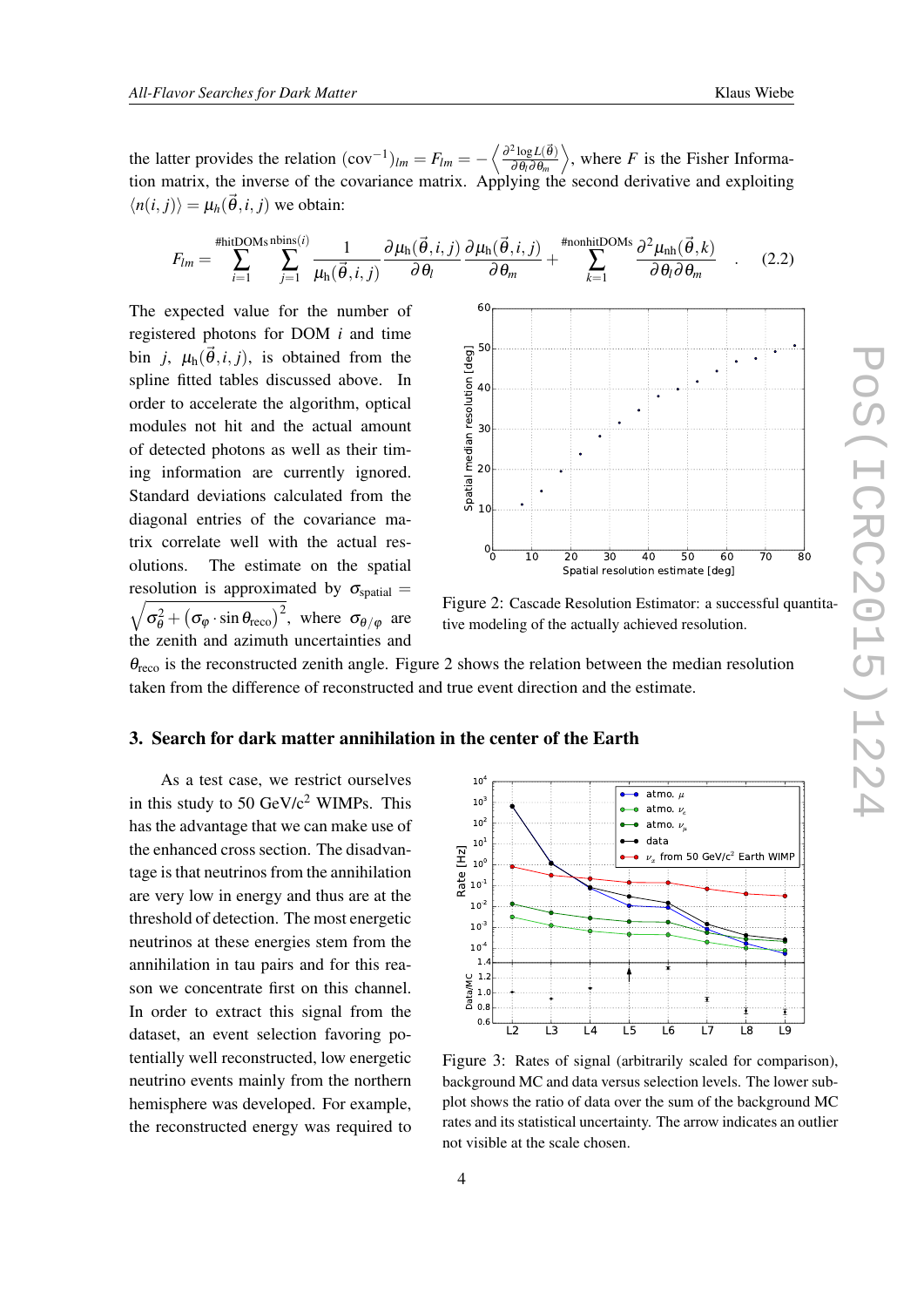be in the 5 to 30 GeV range. This selection is subdivided into *levels*, each combining requirements pursuing a similar objective.

The progress with the selection levels of signal and background rates from Monte Carlo (MC) simulations and the data rates is shown in Fig. 3. *Data* here refers to a subset of the full experimental dataset<sup>2</sup>. The applied event selection achieves a signal efficiency of about 4% while the atmospheric muon background is reduced by seven orders of magnitude. As can be seen in the lower portion of Fig. 3, showing the data-MC-agreement, the data rate falls short of the MC rate by about 25% on the final selection level. Outliers on intermediate levels can mostly be explained by unsimulated noise. This discrepancy is removed by subsequent noise-rejecting vetos. The precise MC description of experimental data in the low energy regime is a non-trivial issue which is currently subject to collaboration-wide investigations.

Since the event simulation and the simulation of the detector response near the detector's energy threshold is challenging, the method to analyze a potential WIMP signal should not rely on precise MC background predictions. A further difficulty is the particle identification at very low energies as well as the directional reconstruction of low energy events in general and cascades in particular. A likelihood fitting procedure takes advantage of distinguishing features of cascade and track signatures and the angular distribution of signal and backgrounds. The basic input for the algorithm are two-dimensional histograms of two reconstructed zenith angles - one developed to reconstruct cascade-like events the other well suited for the reconstruction of tracks. For the case of signal events coming from the direction of the Earth's core, one would e.g. expect the cascade likelihood to recover the direction of the cascade-like events while the algorithm using the incorrect track hypothesis smears this directional peak. This concept also reveals distributional differences between atmospheric electron and muon neutrinos and discriminates the atmospheric muon background. In order to pass this distributional information efficiently to the fitter, the twodimensional histograms are binned such that signal regions are well resolved while the background dominated parts are merged. For the sake of simplicity and in order to increase the MC statistics, the three signal channels are combined into one all-flavor flux  $\chi$ . Fig. 4 shows a comparison of the histograms of WIMP-induced neutrinos and atmospheric neutrinos and demonstrates the discrimination potential of this method. The histogram for experimental data is analyzed by an algorithm maximizing the Poissonian likelihood

$$
L = \prod_{\text{bins}} \frac{\lambda_i^{k_i}}{k_i!} e^{-\lambda_i} + \text{nuisance terms} , \qquad (3.1)
$$

with the MC prediction

$$
\lambda_{i} = \gamma \cdot \lambda_{i}^{\text{atmo. }\mu} + \Delta r_{\pi/K, \nu_{\mu}} \cdot \mu \cdot \lambda_{i}^{\text{atmo. }\nu_{\mu}} + \Delta r_{\pi/K, \nu_{e}} \cdot \varepsilon \cdot \lambda_{i}^{\text{atmo. }\nu_{e}} + \alpha \cdot \lambda_{i}^{\chi}
$$
(3.2)

and data  $k_i$  in bin *i* and the physical fit parameter  $\alpha$  revealing which annihilation rate is compatible with the experimental data. Nuisance parameters included in this likelihood account for the relevant systematic uncertainties. These are the absolute flux normalizations of the atmospheric backgrounds and the pion to kaon ratio in the generation of atmospheric neutrinos which is contained in the weight  $\Delta r_{\pi/K,\nu_\ell}$  in Eq. 3.2. Thus, the final log-likelihood function, including Gaussian

 $2$ In IceCube, selection criteria are developed on typically 10% of the experimental data to avoid biased results.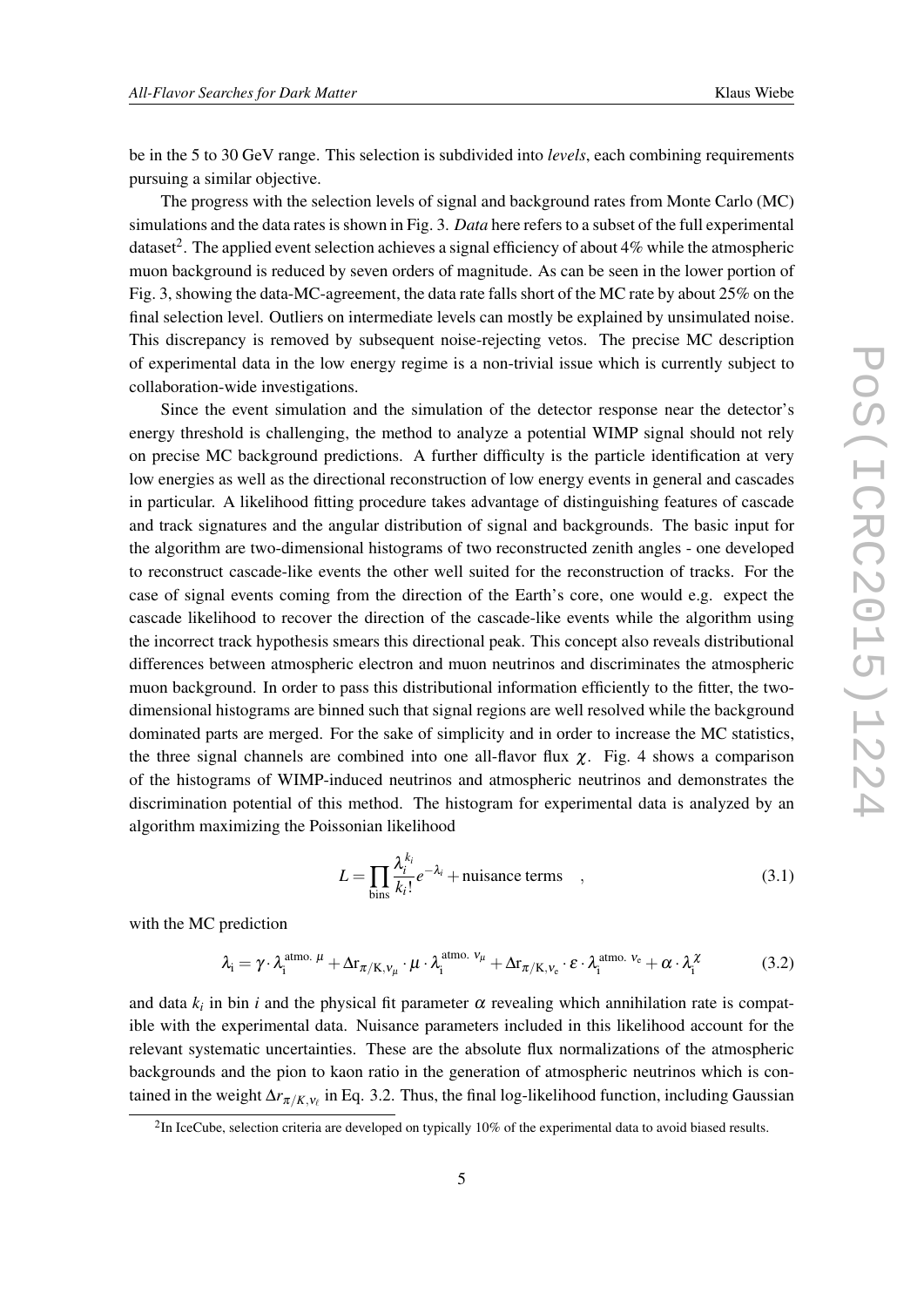penalty factors for the nuisance parameters, reads:

$$
-\ln L = \sum_{\text{bins}} \lambda_i - k \cdot \ln \lambda_i + \frac{1}{2} \cdot \left( \frac{(\gamma - 1)^2}{\sigma_{\gamma}^2} + \frac{(\mu - 1)^2}{\sigma_{\mu}^2} + \frac{(\varepsilon - 1)^2}{\sigma_{\varepsilon}^2} + \frac{(r - 1)^2}{\sigma_{r}^2} \right) \quad . \tag{3.3}
$$

The incorporated nuisance parameters together with their priors and uncertainties are summarized in Table 1.

| uncertainty                            | nuisance parameter n | default value | $\sigma_n$ |
|----------------------------------------|----------------------|---------------|------------|
| normalization of atmospheric $\mu$     |                      |               |            |
| normalization of atmospheric $v_{\mu}$ |                      |               | 0.3        |
| normalization of atmospheric $v_e$     |                      |               | 0.3        |
| pion-kaon ratio                        |                      |               |            |

Table 1: Summary of the nuisance parameters explicitly implemented in the likelihood function together with their priors and uncertainties.



Figure 4: Two-dimensional histogram of reconstructed zenith angles with apt binning for atmospheric electron neutrinos (left) and for WIMP induced neutrinos (right). The bin contents are normalized to the bin size to emphasize the relative contributions.

To determine the sensitivity, evidence and discovery potential, a likelihood-ratio test is performed on simulated data using the test statistic  $w = 2 \cdot \ln \left( \frac{\text{max}L}{\text{max}L} \right)$  $\left(\frac{\text{max}L}{\text{max}_{H_0}L}\right)$ , where  $\text{max}_{H_0}L$  denotes the maximum likelihood under the null hypothesis while max*L* refers to the maximum likelihood under the alternative, i.e. signal, hypothesis. From the comparison of the test statistic distribution for many simulated data realizations containing a certain signal strength with simulated background only data realizations the sensitivity, evidence and discovery potential were calculated for one year of IceCube data (see Table 2).

Since the Earth is not expected to have reached equilibrium of WIMP capture and annihilation, the annihilation rate is not directly correlated with the WIMP-nucleon scattering cross section. For this reason, the sensitivities are given in terms of annihilation rates which maintains as much model independence as possible.

The sensitivity determined in this analysis is not competitive yet with a dedicated study for Earth WIMPs solely based on  $v_{\mu}$  events [\[2\]](#page-7-0). The implementation of multivariate techniques promises the required enhancement of the efficiency, as can be seen in the following section.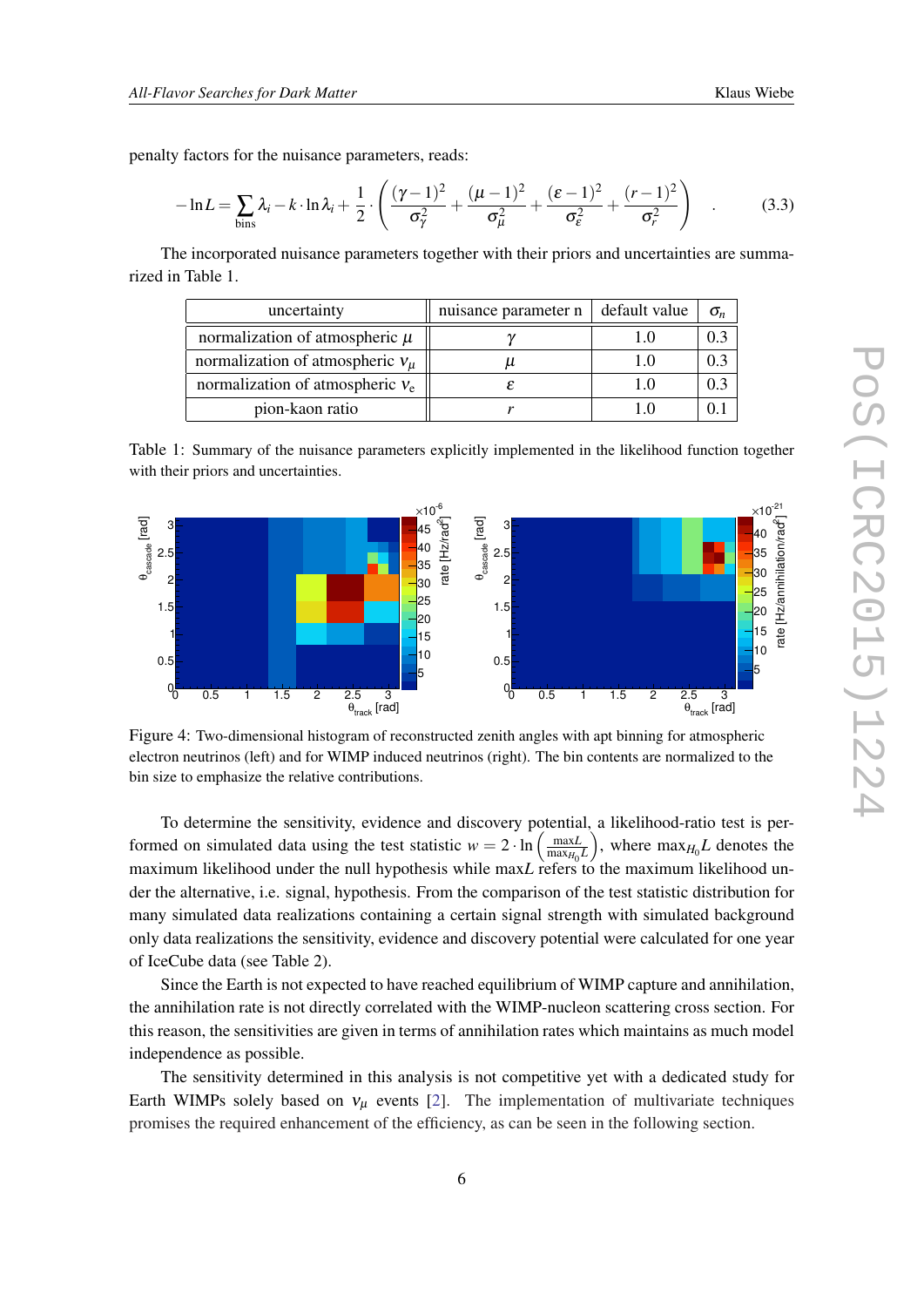|                                    | annihilation rate [annihilations/s] |
|------------------------------------|-------------------------------------|
| Sensitivity (90% Confidence Level) | $7.7 \cdot 10^{13}$                 |
| Evidence $(3\sigma)$               | $1.7 \cdot 10^{14}$                 |
| Discovery Potential $(5\sigma)$    | $2.2 \cdot 10^{14}$                 |

Table 2: Sensitivity, evidence and discovery potential for one year of IceCube data taken with its 86-string configuration assuming a 50 GeV/c<sup>2</sup> mass WIMP annihilating into  $\tau^+\tau^-$ .

#### 4. Search for dark matter annihilation in the center of the Sun

The indirect detection of solar WIMP particles with IceCube places some of the most stringent limits on the spin-dependent nucleon-WIMP scattering cross-section [\[9,](#page-7-0) [10](#page-7-0)]. Here we are exploring the capabilities of the all-flavor approach, by taking advantage of the cascade reconstruction methods discussed in section 2.

Figure 5 shows the development of data and MC rates throughout the event selection. For the signal MC, a showcase WIMP candidate mass of  $100 \text{ GeV}/c^2$  is chosen, while the complete analysis will cover a candidate mass range from 50 to 1000  $GeV/c^2$ . Cut levels 3 and 4 aim at significantly reducing the dominant background from atmospheric muons, followed by filters that effectively remove noise clusters and coincident events.



Figure 5: Data and Monte-Carlo (MC) rates versus selection level. The simulated all-flavor signal rate is shown for a 100 GeV/ $c^2$  WIMP mass, arbitrarily scaled assuming  $10^{25}$ annihilations/s. The bottom sub-plot shows the ratio of data and the sum of background MC including statistical uncertainties.

Similar to the Earth WIMP analysis, we see differences between data and Monte Carlo which we suspect to be due to a non-perfect description of the optical module noise for the particular time period. Concerted efforts are under way in the collaboration to remedy this situation.

| Candidate mass<br>$[GeV/c^2]$ | Hard channel efficiency<br>$(W^+W^-, \tau^+\tau^-$ for 50 GeV/c <sup>2</sup> WIMPs) [%] | Soft channel efficiency<br>$(b\overline{b})$ [%]   |
|-------------------------------|-----------------------------------------------------------------------------------------|----------------------------------------------------|
| 50                            | 8.6 ( $v_e$ : 7.5, $v_u$ : 9.7, $v_\tau$ : 7.5)                                         | 12.5 ( $v_e$ : 10.5, $v_u$ : 14.4, $v_\tau$ : 9.7) |
| 100                           | 5.0 ( $v_e$ : 4.5, $v_u$ : 5.7, $v_\tau$ : 4.5)                                         | 8.4 ( $v_e$ : 7.2, $v_u$ : 9.7, $v_\tau$ : 7.0)    |

#### Table 3: Selection efficiencies

Following level 5, a set of Boosted Decision Trees (BDTs) is trained to discriminate signallike from background-like events, leading to level 6 by selecting events with a BDT score larger than 0.04 (see Fig. 6). Twelve variables are used as BDT input, including reconstructed direction, energy and vertex, reconstruction quality parameters as well as veto and geometrical quantities. An overtraining check was performed, showing good agreement of training and testing score distributions. The efficiency at level 6, compared to level 2, is  $\approx 10^{-6}$  for atmospheric muons and 5.0%